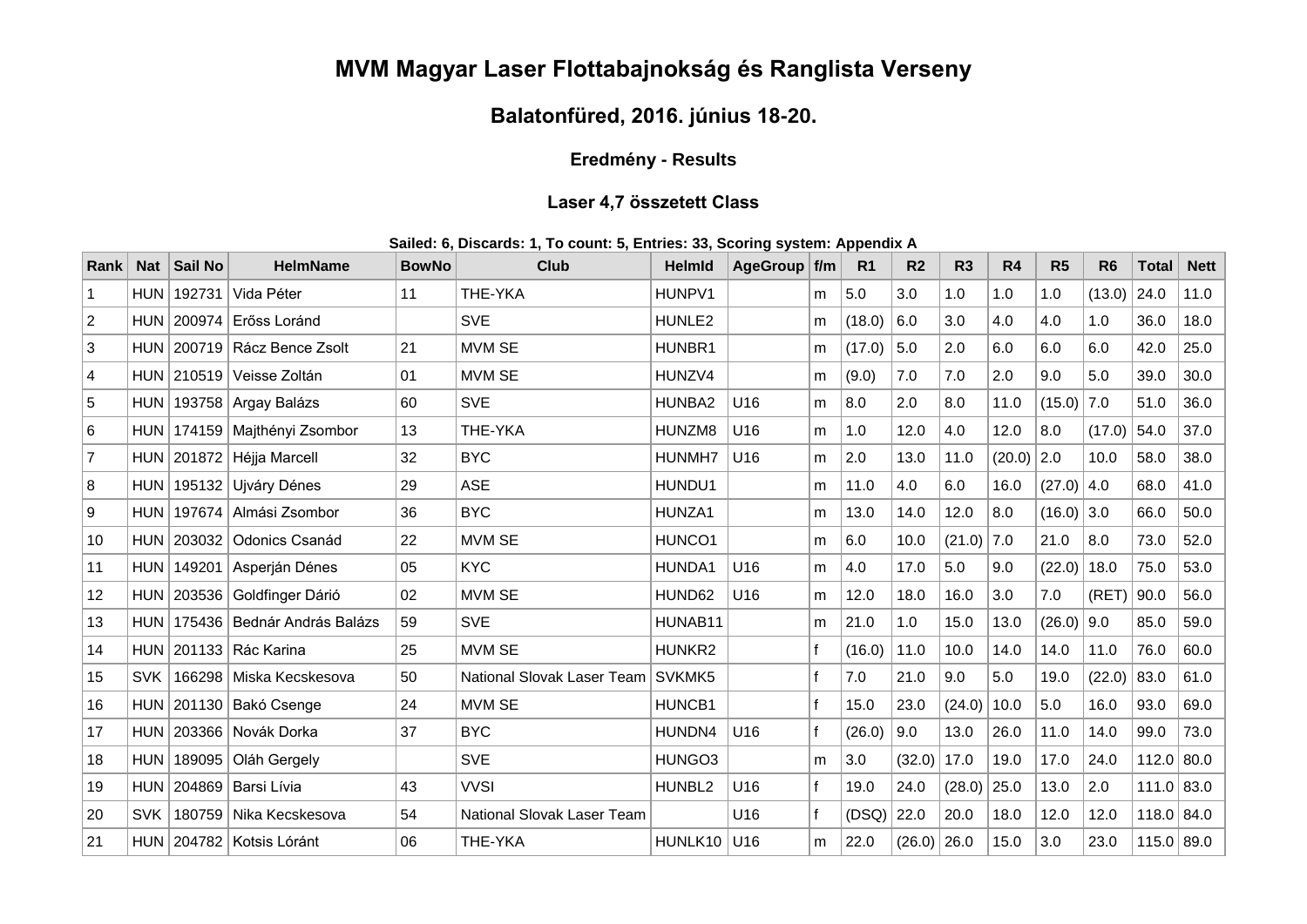| 22 |       |            | HUN   195735   Radnóczy André-Philipp   12 |    | THE-YKA                           | HUNAR2             | U16             | m | 20.0   | 15.0                      | 14.0          | 21.0          | 20.0          | (28.0)     | 118.0 90.0   |       |
|----|-------|------------|--------------------------------------------|----|-----------------------------------|--------------------|-----------------|---|--------|---------------------------|---------------|---------------|---------------|------------|--------------|-------|
| 23 | HUN I |            | 183955   Kovács Dominik                    | 08 | THE-YKA                           | HUNDK2             |                 | m | 10.0   | 8.0                       | 22.0          | 23.0          | 28.0          | (29.0)     | $120.0$ 91.0 |       |
| 24 |       | SVK 203056 | Janka Melisova                             | 48 | National Slovak Laser Team SVKJM1 |                    | U <sub>16</sub> |   | 14.0   | 20.0                      | 19.0          | 17.0          | $(32.0)$ 27.0 |            | $129.0$ 97.0 |       |
| 25 |       |            | HUN 204002 Virág Balázs                    | 09 | THE-YKA                           | HUNBV4             | U16             | m | 24.0   | 19.0                      | 27.0          | $(30.0)$ 10.0 |               | 25.0       | 135.0        | 105.0 |
| 26 |       |            | HUN   174160   Aklan György                | 23 | MVM SE                            |                    | U16             | m | 23.0   | 27.0                      | (30.0)        | 22.0          | 18.0          | 20.0       | 140.0        | 110.0 |
| 27 |       |            | HUN   147076   Rátosi Noémi                | 40 | <b>VVSI</b>                       | HUNNR2             |                 |   | 25.0   | 28.0                      | 18.0          | (29.0)        | 23.0          | 19.0       | 142.0        | 113.0 |
| 28 |       | HUN 193257 | Aradi Nándor Bence                         | 34 | <b>BYC</b>                        | HUNNA2             | U <sub>16</sub> | m | 28.0   | 16.0                      | 23.0          | 28.0          | $(31.0)$ 21.0 |            | 147.0        | 116.0 |
| 29 |       |            | HUN   189479   Váradi Miklós               | 33 | <b>BYC</b>                        | <b>HUNBS15 U16</b> |                 | m | 29.0   | (30.0)                    | 25.0          | 24.0          | 24.0          | 15.0       | 147.0        | 117.0 |
| 30 |       |            | HUN   195736   Tagai Marcell               | 07 | THE-YKA                           | HUNMT6             | U16             | m | 27.0   | 31.0                      | $(32.0)$ 32.0 |               | 25.0          | 26.0       | 173.0        | 141.0 |
| 31 |       |            | HUN   186392   Argay Bence                 |    | <b>SVE</b>                        |                    | U16             | m | (31.0) | 29.0                      | 29.0          | 27.0          | 30.0          | 30.0       | 176.0        | 145.0 |
| 32 |       |            | HUN 200718 Fináczy Balázs                  |    | <b>SVE</b>                        |                    | U16             | m | 30.0   | 25.0                      | $(31.0)$ 31.0 |               | 29.0          | 31.0       | 177.0        | 146.0 |
| 33 | HUN   |            | 182814   Kalmár Kata                       | 10 | THE-YKA                           | HUNKK9             |                 |   | (DNC)  | $\overline{\mathsf{DNC}}$ | DNC           | DNC           | <b>DNC</b>    | <b>DNC</b> | 204.0        | 170.0 |

### **Laser Radial Class**

|  |  | Sailed: 6, Discards: 1, To count: 5, Entries: 29, Scoring system: Appendix A |  |  |  |  |  |
|--|--|------------------------------------------------------------------------------|--|--|--|--|--|
|--|--|------------------------------------------------------------------------------|--|--|--|--|--|

| <b>Rank</b> | <b>Nat</b> | <b>Sail No</b> | <b>HelmName</b>                           | <b>BowNo</b> | Club            | <b>Helmid</b>      | AgeGroup $f/m$ |   | R <sub>1</sub> | R <sub>2</sub> | R <sub>3</sub> | R <sub>4</sub> | R <sub>5</sub> | R <sub>6</sub> | Total | <b>Nett</b> |
|-------------|------------|----------------|-------------------------------------------|--------------|-----------------|--------------------|----------------|---|----------------|----------------|----------------|----------------|----------------|----------------|-------|-------------|
|             | GRE        | 194857         | Basileia Carahaliou                       | 52           | <b>PSC</b>      | GREVK <sub>5</sub> | U21            |   | 1.0            | 3.0            | (OCS)          | $ 3.0\rangle$  | 1.0            | 2.0            | 40.0  | 10.0        |
| 2           | TUN        |                | 172880   Gmati Ines                       | 51           | <b>FTV Club</b> | <b>TUNIG2</b>      | U21            |   | 3.0            | 1.0            | 1.0            | (6.0)          | 2.0            | 4.0            | 17.0  | 11.0        |
| 3           |            |                | HUN   208496   Érdi Mária                 | 18           | THE-YKA         | HUNME <sub>1</sub> | U19            |   | 4.0            | 2.0            | (DNF)          | 2.0            | 4.0            | 3.0            | 45.0  | 15.0        |
| 4           |            |                | HUN 203842 Hirschler Ludovika             | 27           | SÉP             | HUNLH <sub>6</sub> | U21            |   | 5.0            | 4.0            | 2.0            | 5.0            | 8.0            | $(10.0)$ 34.0  |       | 24.0        |
| 5           |            | HUN 207391     | Hirschler Rebeka                          | 26           | <b>SÉP</b>      | HUNRH3             | U19            |   | 6.0            | 6.0            | (OCS)          | 4.0            | 5.0            | 6.0            | 57.0  | 27.0        |
| 6           |            |                | HUN 201132   Tóth Levente Áron            | 19           | MVM SE          | HUNLT7             | U19            | m | 7.0            | 5.0            | (OCS)          | 8.0            | 9.0            | 5.0            | 64.0  | 34.0        |
| 7           |            |                | HUN   203070   Bácsai-Nagy Domonkos   03  |              | <b>DSC</b>      | HUNDB8             | U19            | m | 8.0            | 9.0            | 3.0            | (16.0)         | 15.0           | 13.0           | 64.0  | 48.0        |
| 8           |            |                | HUN 204700 Domokos Dávid                  | 14           | THE-YKA         | HUNDD3             | U19            | m | 9.0            | 10.0           | 11.0           | (22.0)         | 6.0            | 12.0           | 70.0  | 48.0        |
| 9           |            |                | HUN   204702   Bihary Ádám                | 15           | THE-YKA         | HUNAB9             | U17            | m | 10.0           | 13.0           | 4.0            | 11.0           | 12.0           | $(15.0)$ 65.0  |       | 50.0        |
| 10          |            |                | HUN   207420   Hadnagy Zsombor Zsolt   35 |              | <b>PYC VSE</b>  | HUNZH3             | U19            | m | 15.0           | 11.0           | 8.0            | 15.0           | $(18.0)$ 8.0   |                | 75.0  | 57.0        |
| 11          |            | HUN 206701     | Jámbor Attila                             | 39           | <b>BYC</b>      | HUNAJ4             | U19            | m | 13.0           | 12.0           | 9.0            | 9.0            | $(14.0)$ 14.0  |                | 71.0  | 57.0        |
| 12          | HUN        |                | 186702   Jäckel Ferdinánd                 | 57           | <b>FVE</b>      | HUNFJ1             |                | m | 12.0           | 14.0           | (18.0)         | 10.0           | 11.0           | 11.0           | 76.0  | 58.0        |
| 13          | HUN        |                | 183532   Pandur Petra                     | 28           | <b>FVE</b>      | HUNPP3             | U19            |   | 14.0           | 7.0            | 5.0            | 13.0           | $(20.0)$ 20.0  |                | 79.0  | 59.0        |